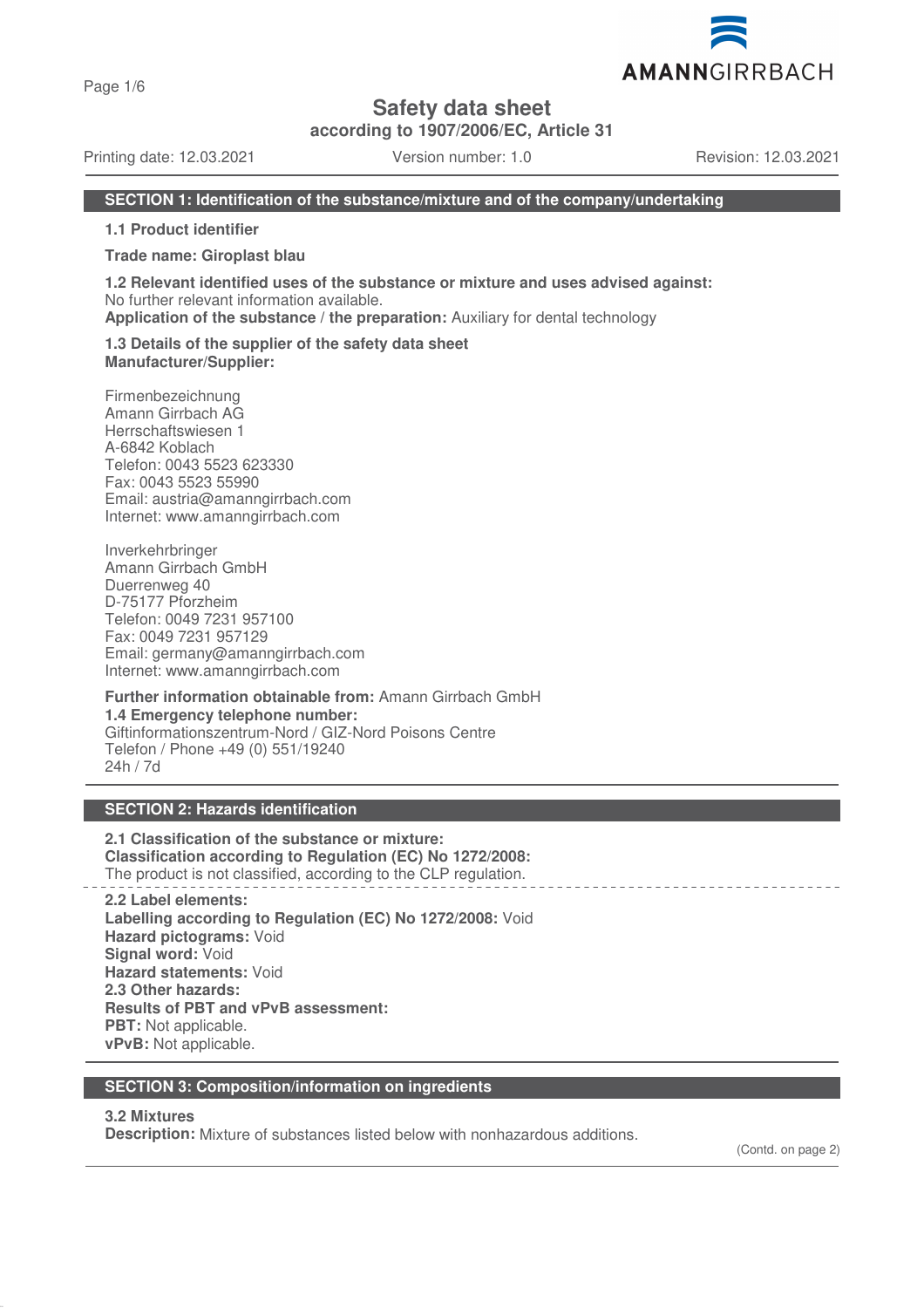

**Safety data sheet**

**according to 1907/2006/EC, Article 31**

Printing date: 12.03.2021 Version number: 1.0 Revision: 12.03.2021

**Trade name: Giroplast blau**

(Contd. of page 1)

>50-≤100%

**Dangerous components:**  CAS: 7778-18-9 EINECS: 231-900-3 Reg.nr.: 01-2119444918-26 calcium sulphate, natural substance with a Community workplace exposure limit **Additional information:** For the wording of the listed hazard phrases refer to section 16.

## **SECTION 4: First aid measures**

#### **4.1 Description of first aid measures:**

**General information:**

Take affected persons out into the fresh air. Do not leave affected persons unattended.

**After inhalation:** Supply fresh air; consult doctor in case of complaints.

**After skin contact:** Immediately wash with water and soap and rinse thoroughly.

### **After eye contact:**

Rinse opened eye for several minutes under running water.

Call a doctor immediately.

**After swallowing:** Call a doctor immediately.

**4.2 Most important symptoms and effects, both acute and delayed:**

No further relevant information available.

**4.3 Indication of any immediate medical attention and special treatment needed:**

No further relevant information available.

### **SECTION 5: Firefighting measures**

### **5.1 Extinguishing media:**

**Suitable extinguishing agents:**

CO2, powder or water spray. Fight larger fires with water spray or alcohol resistant foam.

**For safety reasons unsuitable extinguishing agents:** Water with full jet

### **5.2 Special hazards arising from the substance or mixture:**

Formation of toxic gases is possible during heating or in case of fire.

#### **5.3 Advice for firefighters:**

#### **Protective equipment:**

Mouth respiratory protective device.

Do not inhale explosion gases or combustion gases.

### **SECTION 6: Accidental release measures**

**6.1 Personal precautions, protective equipment and emergency procedures:**

Wear protective equipment. Keep unprotected persons away.

Ensure adequate ventilation.

Use respiratory protective device against the effects of fumes/dust/aerosol.

**6.2 Environmental precautions:** Do not allow product to reach sewage system or any water course.

**6.3 Methods and material for containment and cleaning up:**

Pick up mechanically.

Ensure adequate ventilation.

**6.4 Reference to other sections:**

See Section 7 for information on safe handling.

See Section 8 for information on personal protection equipment.

See Section 13 for disposal information.

(Contd. on page 3)

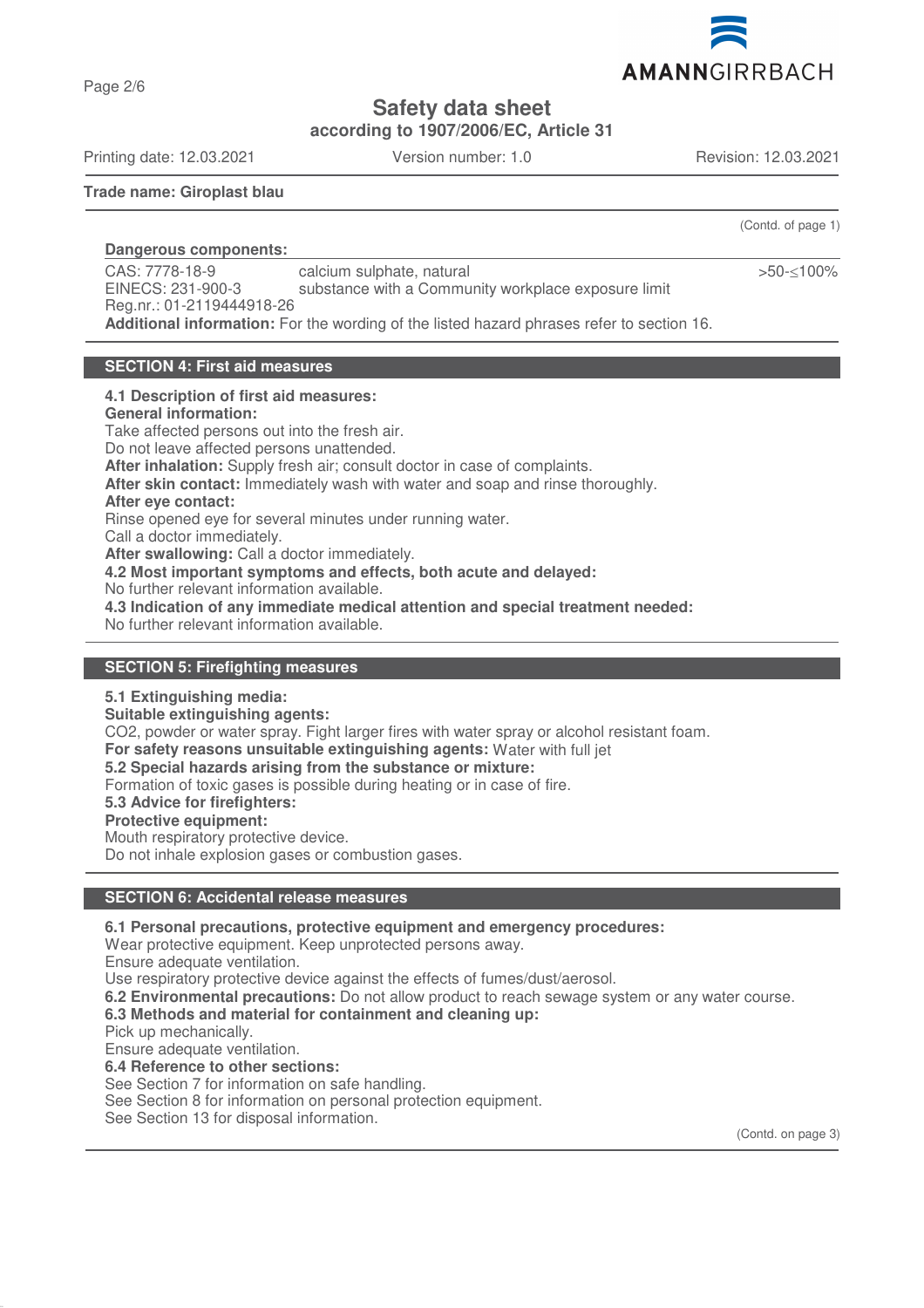

**Safety data sheet**

**according to 1907/2006/EC, Article 31**

Printing date: 12.03.2021 Version number: 1.0 Revision: 12.03.2021

**Trade name: Giroplast blau**

(Contd. of page 2)

## **SECTION 7: Handling and storage**

**7.1 Precautions for safe handling:** Open and handle receptacle with care.

Ensure good ventilation/exhaustion at the workplace.

Prevent formation of dust.

**Information about fire - and explosion protection:** Keep ignition sources away - Do not smoke.

**7.2 Conditions for safe storage, including any incompatibilities: Storage:**

**Requirements to be met by storerooms and receptacles:** Store only in the original receptacle. **Information about storage in one common storage facility:** Store away from foodstuffs. **Further information about storage conditions:** Keep container tightly sealed.

**7.3 Specific end use(s):** No further relevant information available.

## **SECTION 8: Exposure controls/personal protection**

**8.1 Control parameters:**

**Ingredients with limit values that require monitoring at the workplace:** 

**7778-18-9 calcium sulphate, natural**

OEL Long-term value: 10 mg/m<sup>3</sup>

**8.2 Exposure controls:**

**Appropriate engineering controls** No further data; see item 7.

**Individual protection measures, such as personal protective equipment**

### **General protective and hygienic measures:**

The usual precautionary measures are to be adhered to when handling chemicals.

Wash hands before breaks and at the end of work.

Keep away from foodstuffs, beverages and feed.

Do not inhale dust / smoke / mist.

Avoid contact with the eyes and skin.

# **Respiratory protection:**

Use suitable respiratory protective device in case of insufficient ventilation.

Short term filter device:

Filter P1

**Hand protection** Protective gloves

## **Material of gloves:**

Nitrile rubber, NBR

Chloroprene rubber, CR

Butyl rubber, BR

The selection of the suitable gloves does not only depend on the material, but also on further marks of quality and varies from manufacturer to manufacturer.

### **Penetration time of glove material:**

The exact break through time has to be found out by the manufacturer of the protective gloves and has to be observed.

**Eye/face protection** Tightly sealed goggles

# **SECTION 9: Physical and chemical properties**

| 9.1 Information on basic physical and chemical properties: |  |
|------------------------------------------------------------|--|
|                                                            |  |
| According to product specification                         |  |
| <b>Odourless</b>                                           |  |
| Not determined.                                            |  |
|                                                            |  |

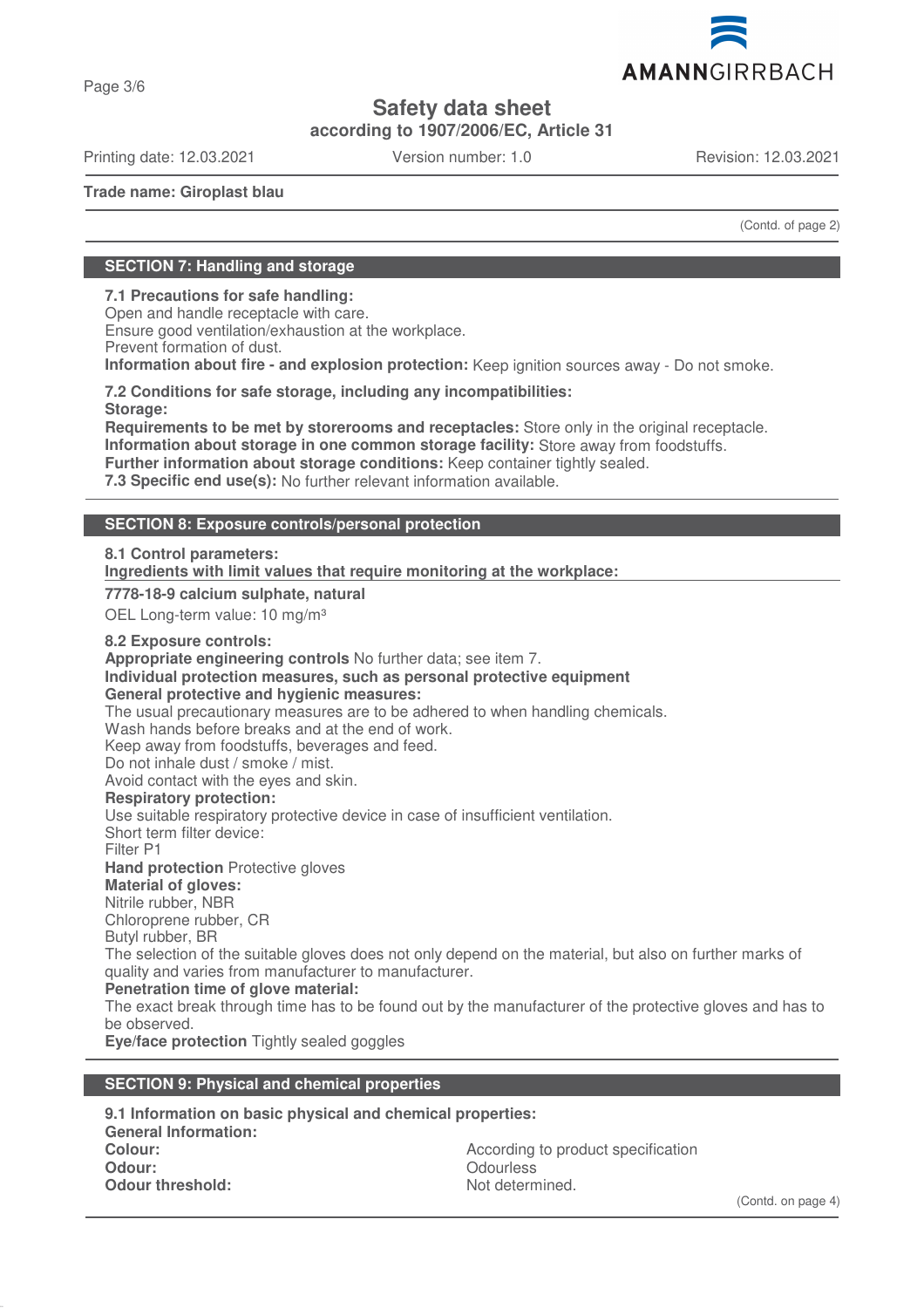Page 4/6

# **Safety data sheet**

**according to 1907/2006/EC, Article 31**

Printing date: 12.03.2021 Version number: 1.0 Revision: 12.03.2021

AMANNGIRRBACH

**Trade name: Giroplast blau**

|                                                    | (Contd. of page 3)                            |
|----------------------------------------------------|-----------------------------------------------|
| <b>Melting point/freezing point:</b>               | $>1400$ °C                                    |
| Boiling point or initial boiling point and boiling |                                               |
| range                                              | Undetermined.                                 |
| <b>Flammability</b>                                | Not applicable.                               |
| Lower and upper explosion limit                    |                                               |
| Lower:                                             | Not determined.                               |
| Upper:                                             | Not determined.                               |
| <b>Flash point:</b>                                | Not applicable.                               |
| Auto-ignition temperature:                         | Product is not selfigniting.                  |
| <b>Decomposition temperature:</b>                  | Not determined.                               |
| pH at 20 °C                                        | 5 - 7 (Suspension)                            |
| <b>Viscosity:</b>                                  |                                               |
| <b>Kinematic viscosity</b>                         | Not applicable.                               |
| Dynamic:                                           | Not applicable.                               |
| <b>Solubility</b>                                  |                                               |
| water at 20 °C:                                    | $2$ g/l                                       |
| Partition coefficient n-octanol/water (log value)  | Not determined.                               |
| <b>Vapour pressure:</b>                            | Not determined.                               |
| Density and/or relative density                    |                                               |
| Density at 20 °C:                                  | $2.6$ g/cm <sup>3</sup>                       |
| <b>Relative density:</b>                           | Not determined.                               |
| Bulk density at 20 °C:                             | 1100 - 1200 kg/m <sup>3</sup>                 |
| Vapour density:                                    | Not determined.                               |
| 9.2 Other information:                             |                                               |
| Appearance:                                        |                                               |
| Form:                                              | Solid                                         |
| Important information on protection of health      |                                               |
| and environment, and on safety.                    |                                               |
| <b>Explosive properties:</b>                       | Product does not present an explosion hazard. |
| <b>Change in condition:</b>                        |                                               |
| <b>Evaporation rate:</b>                           | Not applicable.                               |
| Information with regard to physical hazard         |                                               |
| classes                                            |                                               |
| <b>Explosives</b>                                  | Void                                          |
| <b>Flammable gases</b>                             | Void                                          |
| <b>Aerosols</b>                                    | Void                                          |
| <b>Oxidising gases</b>                             | Void                                          |
| <b>Gases under pressure</b>                        | Void                                          |
| <b>Flammable liquids</b>                           | Void                                          |
| <b>Flammable solids</b>                            | Void                                          |
| Self-reactive substances and mixtures              | Void                                          |
| <b>Pyrophoric liquids</b>                          | Void                                          |
| <b>Pyrophoric solids</b>                           | Void                                          |
| Self-heating substances and mixtures               | Void                                          |
| Substances and mixtures, which emit flammable      |                                               |
| gases in contact with water                        | Void                                          |
| <b>Oxidising liquids</b>                           | Void                                          |
| <b>Oxidising solids</b>                            | Void                                          |
| <b>Organic peroxides</b>                           | Void                                          |
| <b>Corrosive to metals</b>                         | Void                                          |
| <b>Desensitised explosives</b>                     | Void                                          |
|                                                    |                                               |

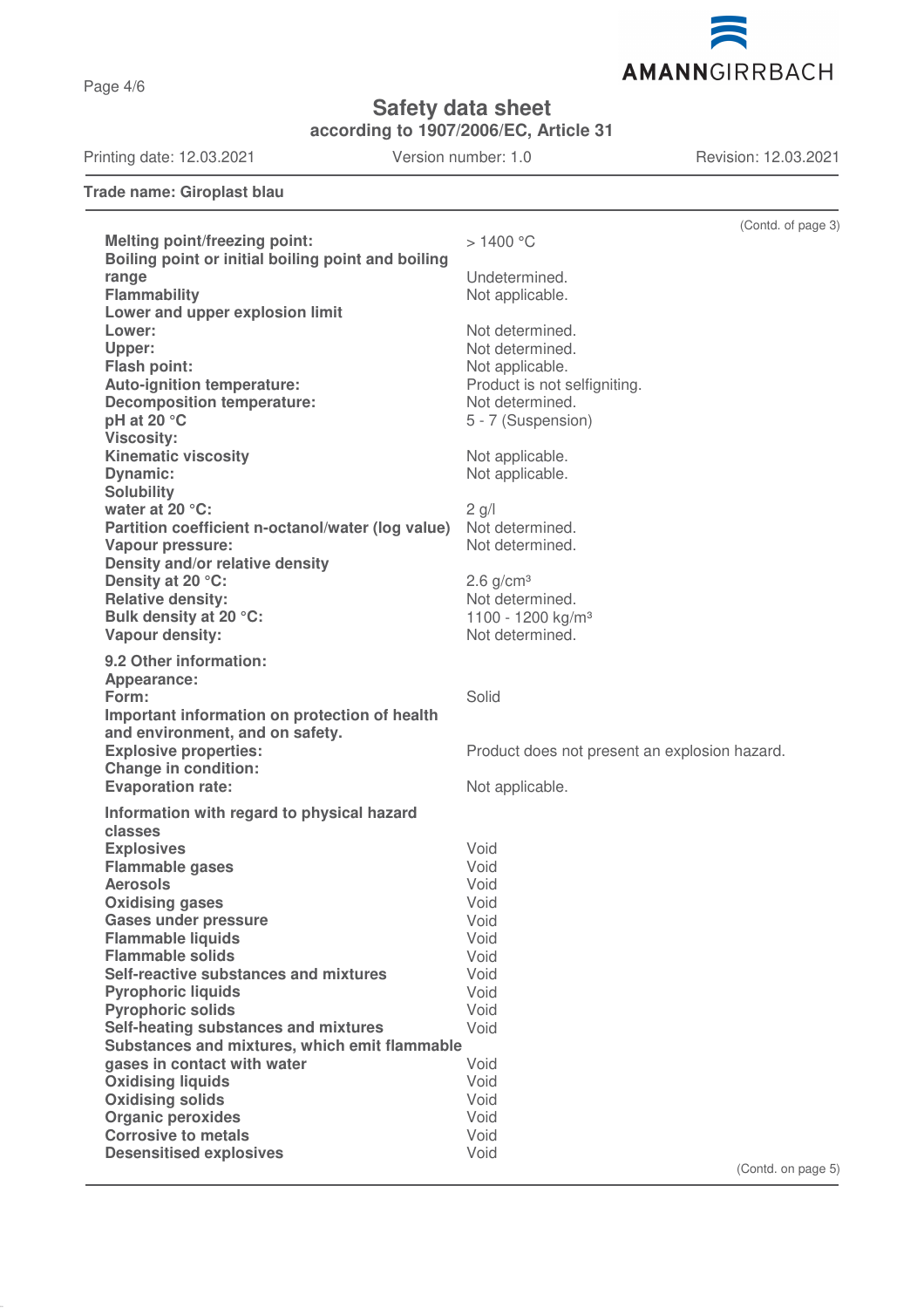

Page 5/6

# **Safety data sheet**

**according to 1907/2006/EC, Article 31**

Printing date: 12.03.2021 Version number: 1.0 Revision: 12.03.2021

**Trade name: Giroplast blau**

(Contd. of page 4)

# **SECTION 10: Stability and reactivity**

**10.1 Reactivity:** No further relevant information available.

**10.2 Chemical stability:**

**Thermal decomposition / conditions to be avoided:**

No decomposition if used according to specifications.

**10.3 Possibility of hazardous reactions:** No dangerous reactions known.

**10.4 Conditions to avoid:** No further relevant information available.

**10.5 Incompatible materials:** No further relevant information available.

**10.6 Hazardous decomposition products:** Sulphur oxides (SOx)

## **SECTION 11: Toxicological information**

**11.1 Information on hazard classes as defined in Regulation (EC) No 1272/2008**

**Acute toxicity** Based on available data, the classification criteria are not met.

**Skin corrosion/irritation** Based on available data, the classification criteria are not met.

**Serious eye damage/irritation** Based on available data, the classification criteria are not met.

**Respiratory or skin sensitisation** Based on available data, the classification criteria are not met.

**Germ cell mutagenicity** Based on available data, the classification criteria are not met.

**Carcinogenicity** Based on available data, the classification criteria are not met.

**Reproductive toxicity** Based on available data, the classification criteria are not met.

**STOT-single exposure** Based on available data, the classification criteria are not met.

**STOT-repeated exposure** Based on available data, the classification criteria are not met.

**Aspiration hazard** Based on available data, the classification criteria are not met.

**11.2 Information on other hazards**

**Endocrine disrupting properties** 

None of the ingredients is listed.

# **SECTION 12: Ecological information**

**12.1 Toxicity:**

**Aquatic toxicity:** No further relevant information available.

**12.2 Persistence and degradability:** No further relevant information available.

**12.3 Bioaccumulative potential:** No further relevant information available.

**12.4 Mobility in soil:** No further relevant information available.

## **12.5 Results of PBT and vPvB assessment:**

**PBT:** Not applicable.

**vPvB:** Not applicable.

### **12.6 Endocrine disrupting properties**

The product does not contain substances with endocrine disrupting properties.

**12.7 Other adverse effects:** No further relevant information available.

## **Additional ecological information:**

## **General notes:**

Water hazard class 1 (German Regulation) (Self-assessment): slightly hazardous for water Do not allow undiluted product or large quantities of it to reach ground water, water course or sewage system.

## **SECTION 13: Disposal considerations**

# **13.1 Waste treatment methods:**

**European waste catalogue:**

Dispose of contents/container in accordance with local/regional/national/international regulations.